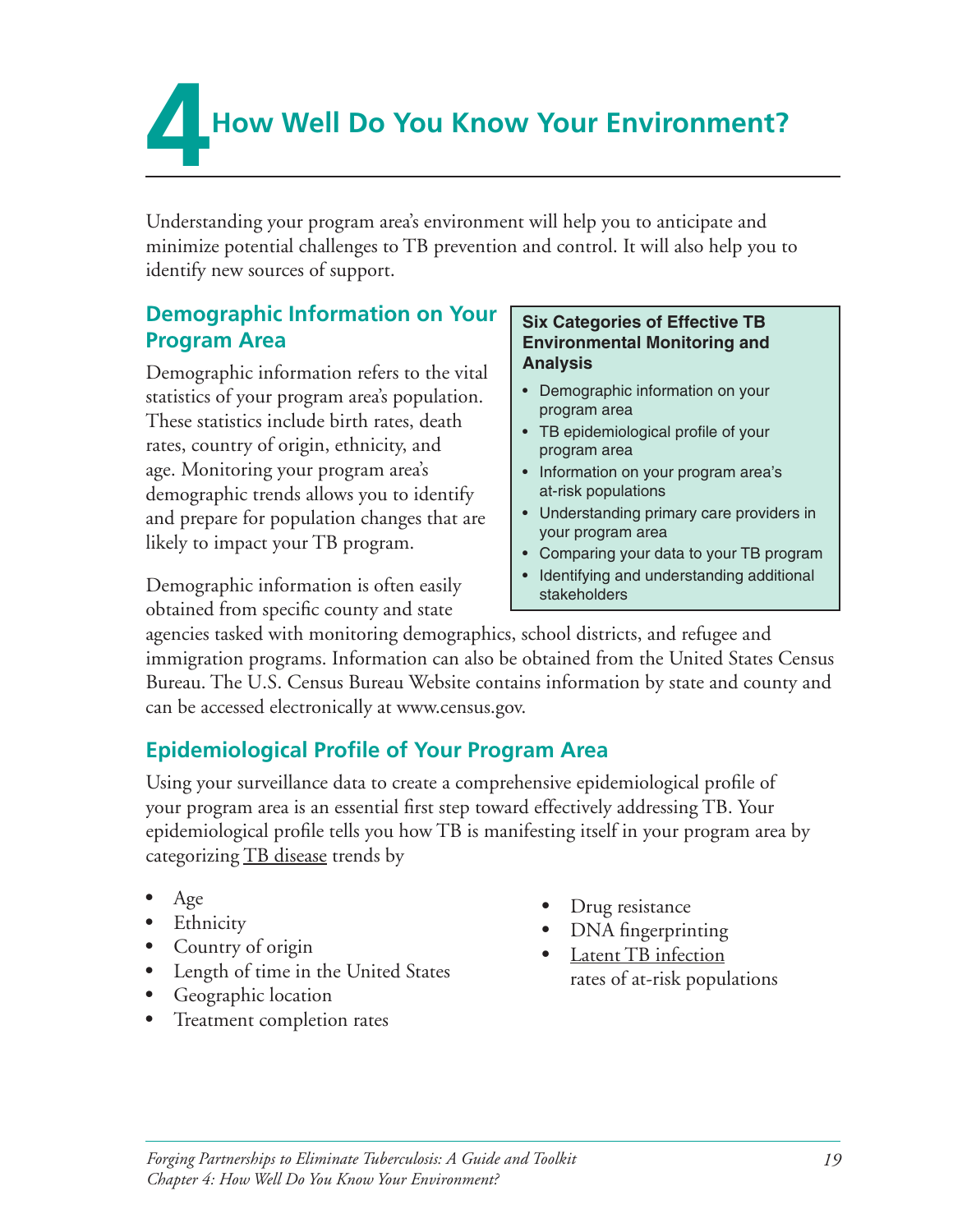In low-caseload, low-incidence states, analyses of annual trends can be inconclusive. These states may find it helpful to review changes over 5-year spans and undertake the ongoing systematic review of TB cases with the following features:  $\langle 15 \rangle$  years of age; drug-resistant *M. tuberculosis* isolates; extensive or advanced TB disease, which is suggestive of delays in diagnosis; or deaths before patients complete treatment.<sup>41</sup>

## *What an Epidemiological Profile Revealed:*  **Immigrants & Refugees**

**Subject** African Immigrants and Refugees, Based on Active Disease Data Collected from 1998 through 2001

**Location** Seattle-King County **Source** *MMWR* October 4, 2002*.* 

#### **Significant Findings**

The overall rate of TB in Seattle-King County was 8 cases per 100,000 population during the period studied. The annual rate of TB for African immigrants in Seattle-King County was 262 per 100,000, a figure matching the WHO estimates for the African nations involved.

TB cases among African immigrants and refugees rose annually, with this population accounting for 20% of TB cases in Seattle by 2001. The majority of TB cases (85%) were among individuals from the African Horn countries of Eritrea, Ethiopia, and Somalia. Of known TB cases in Seattle among persons from Africa, 45% occurred within the first year of arrival in the United States, and 65% within the first 5 years, a much higher figure than for other at-risk immigrant populations.

The median age of African immigrants with TB was 27 years; 53% had extrapulmonary disease. Characteristics of patients and of TB disease were similar for all immigrants from Africa.

| <b>Response</b>                |                                                                                                                                                                                                                                                                                                                                                                                                                                                                                                                                                                        |
|--------------------------------|------------------------------------------------------------------------------------------------------------------------------------------------------------------------------------------------------------------------------------------------------------------------------------------------------------------------------------------------------------------------------------------------------------------------------------------------------------------------------------------------------------------------------------------------------------------------|
| <b>Programs</b><br>Implemented | Worked with primary health care providers and civil surgeons to raise<br>awareness of the high TB rates among African immigrants, especially<br>within the first 5 years of arrival, and of the severe extrapulmonary forms of<br>TB present in the population                                                                                                                                                                                                                                                                                                         |
|                                | In 1999, a flexible community-based approach to TB prevention and<br>control was implemented. It includes partnerships with immigrant<br>service systems, engages groups of immigrants in an exchange of TB<br>information, and employs immigrants to serve as outreach workers in their<br>communities. The outreach workers visit patients undergoing treatment<br>for both LTBI and TB disease, serve as mediators between patients and<br>their health-care providers, and assist with resettlement issues such as<br>education, housing, and overall health care. |
| <b>Program Outcomes</b>        | TB treatment acceptance among targeted refugees increased from 51% to<br>86% within 2 years.                                                                                                                                                                                                                                                                                                                                                                                                                                                                           |
|                                | TB treatment completion rates increased from 50% to 87% within 2 years.                                                                                                                                                                                                                                                                                                                                                                                                                                                                                                |

<sup>&</sup>lt;sup>41</sup>CDC. Progressing toward tuberculosis elimination in low-incidence areas of the United States: recommendations of the Advisory Council for the Elimination of Tuberculosis.  $MMWR$  2002; 51 (No. RR-5:10).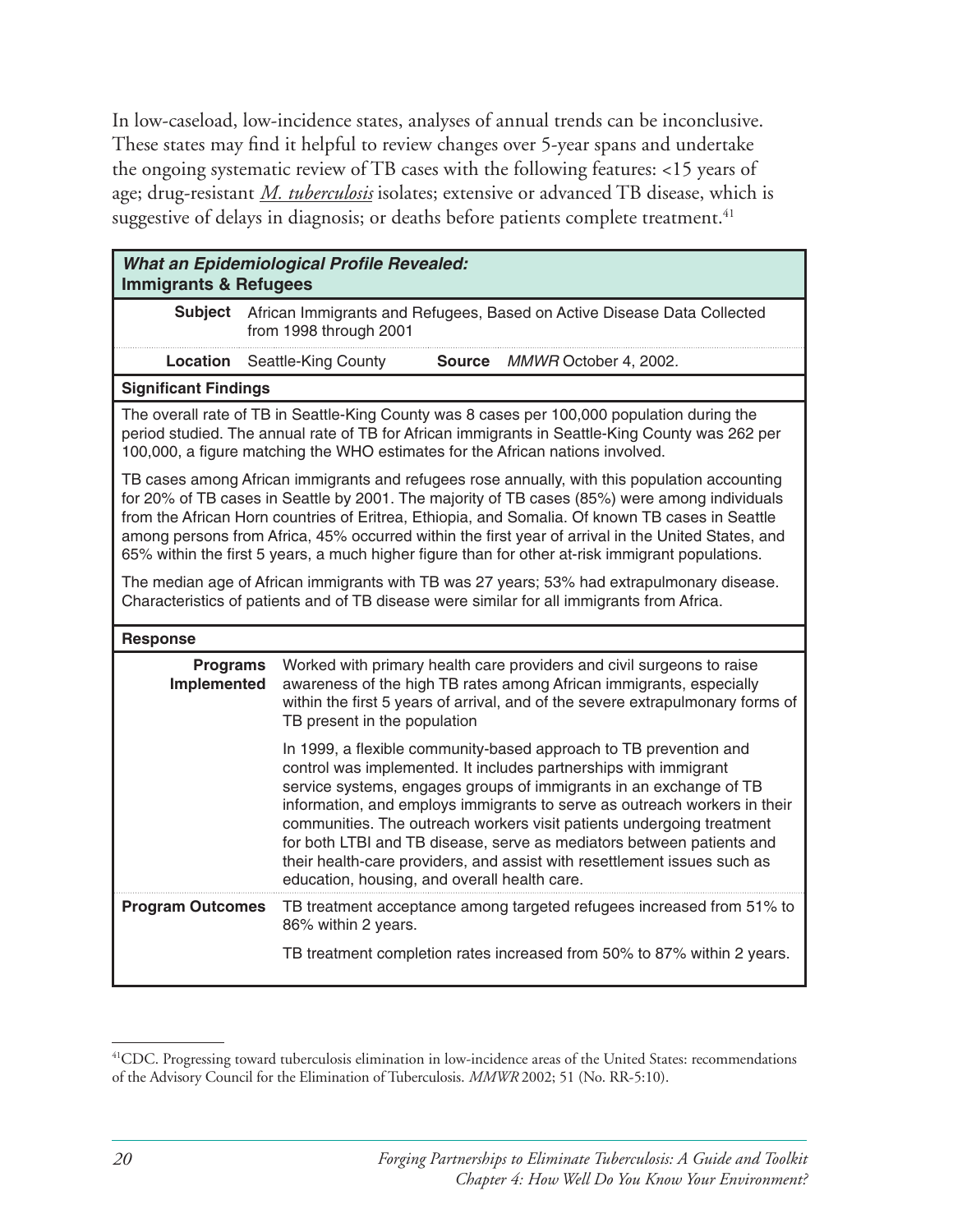#### *What an Epidemiological Profile Revealed:*  **Multidrug-Resistant Tuberculosis**

**Subject** MDR TB

**Location** St. Louis, MO **Source** *TB Notes* No. 2, 2001

#### **Significant Findings**

From 1998 to 2001, nine cases of MDR TB were found in St. Louis. The Missouri Department of Health invited the CDC to assist with identifying the MDR TB Cluster. Significant findings included:

The CDC investigators were able to link six cases in the cluster. Seven of the cases were part of the same social network. Prior to the arrival of the CDC, only three cases had been linked.

An index case was identified with risk factors that included homelessness, alcohol dependence, and other drug use.

The contact and social networking investigations directly linked this index case to five secondary cases. Two contacts to one of the secondary cases also developed active TB.

Four cases were quite advanced when identified and appeared to have had extended periods of illness.

Two of the patients in this outbreak made multiple visits to physicians before their TB was accurately diagnosed.

#### **Response**

| nesponse                       |                                                                                                                                                                                                                     |  |
|--------------------------------|---------------------------------------------------------------------------------------------------------------------------------------------------------------------------------------------------------------------|--|
| <b>Programs</b><br>Implemented | CDC staff participated in Grand Rounds of key St. Louis area hospitals to<br>educate physicians and emergency room staff.                                                                                           |  |
|                                | All of the MDR patients were housed at the Missouri Rehabilitation Center<br>for at least part of their treatment. Some patients were under court order to<br>remain at the facility for the duration of treatment. |  |
|                                | The New Jersey Medical School and the National Jewish Medical and<br>Research Center provided consultation to the Missouri Rehabilitation<br>Center staff, most of whom had limited TB experience.                  |  |
| Program<br><b>Outcomes</b>     | Housing MDR patients at the Missouri Rehabilitation Center eliminated the<br>risk of nonadherence to isolation and treatment.                                                                                       |  |
|                                | The medical staff at the Missouri Rehabilitation Center gained expertise<br>and experience with state-of-the-art TB treatment and are now a statewide<br>resource for MDR TB cases.                                 |  |
|                                | To date, no reactivation of disease has occurred in these patients.                                                                                                                                                 |  |
|                                | Additional MDR cases linked to this outbreak are likely to occur due to the<br>delay in diagnosis of several of these cases and the transient population<br>with whom they had contact.                             |  |
|                                |                                                                                                                                                                                                                     |  |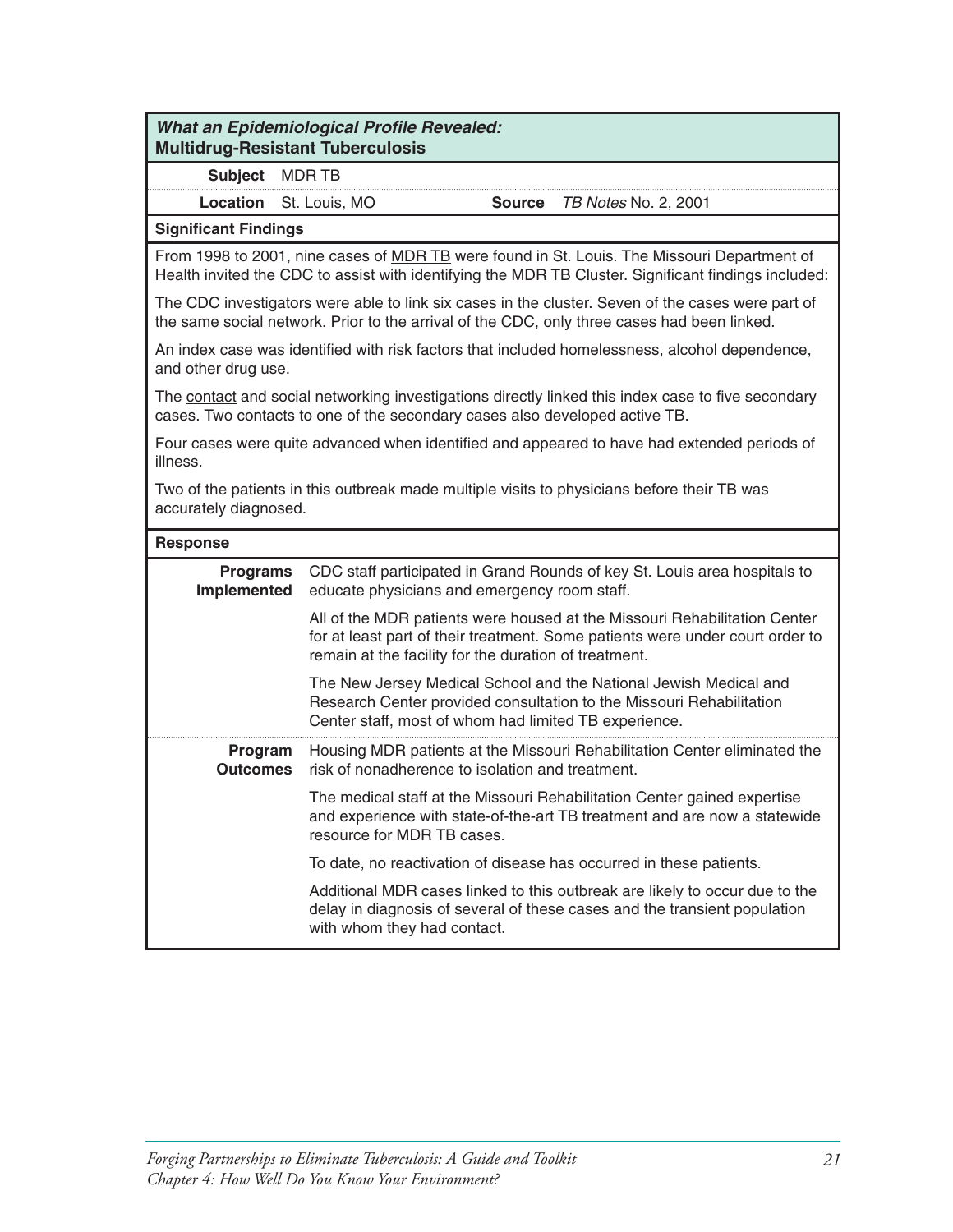# **Information on Your Program Area's At-Risk Populations**

Better understanding the at-risk populations in your program area will help you to address stigma, as well as the language and cultural issues impacting your program area's TB prevention and control efforts. In addition, these at-risk populations are a source of valuable insights, leadership, and support.

| <b>What Information about an At-Risk Population Revealed:</b><br><b>Cultural Differences Interfere with TB Prevention and Control</b>                  |                                                                                                               |                                                                                                                      |  |  |
|--------------------------------------------------------------------------------------------------------------------------------------------------------|---------------------------------------------------------------------------------------------------------------|----------------------------------------------------------------------------------------------------------------------|--|--|
| Subject                                                                                                                                                | Knowledge, Attitudes, Beliefs and Behaviors: Selected TB Information Associated<br>with Patients from Somalia |                                                                                                                      |  |  |
| <b>Country of</b> Somalia<br>Origin                                                                                                                    |                                                                                                               | Source www.ethnoMed.org                                                                                              |  |  |
| <b>Significant Findings</b>                                                                                                                            |                                                                                                               |                                                                                                                      |  |  |
| The extreme social isolation and stigma associated with TB in Somalia are at least as severe as<br>those associated with AIDS in the United States.    |                                                                                                               |                                                                                                                      |  |  |
| Diagnosis of TB has traditionally led to a lifetime of social isolation, stigma, and illness.                                                          |                                                                                                               |                                                                                                                      |  |  |
| Patients may deny sharing housing or may fail to provide names of contacts when they believe<br>their TB diagnosis will be revealed to these contacts. |                                                                                                               |                                                                                                                      |  |  |
| Persons with severe symptoms may fail to seek medical care and deny their illness to themselves<br>and others.                                         |                                                                                                               |                                                                                                                      |  |  |
| <b>Response</b>                                                                                                                                        |                                                                                                               |                                                                                                                      |  |  |
| <b>Recommendations</b>                                                                                                                                 | to Providers                                                                                                  | Treat the diagnosis of TB with sensitivity and maintain strict confidentiality,<br>similar to that of HIV diagnoses. |  |  |
|                                                                                                                                                        |                                                                                                               | Educate your patient about the curable nature of TB.                                                                 |  |  |
|                                                                                                                                                        |                                                                                                               | Take time to discuss the social ramifications of the disease with the patient.                                       |  |  |

At-risk population information can be divided into two parts: General background information, and information specific to your program area.

# *General Background Information*

General background information can increase your awareness of and sensitivity to cultural issues. At the same time, be careful not to stereotype and assume that every individual will exhibit all characteristics of the larger group norms.

General background information includes

- Values and culture
- Health care priorities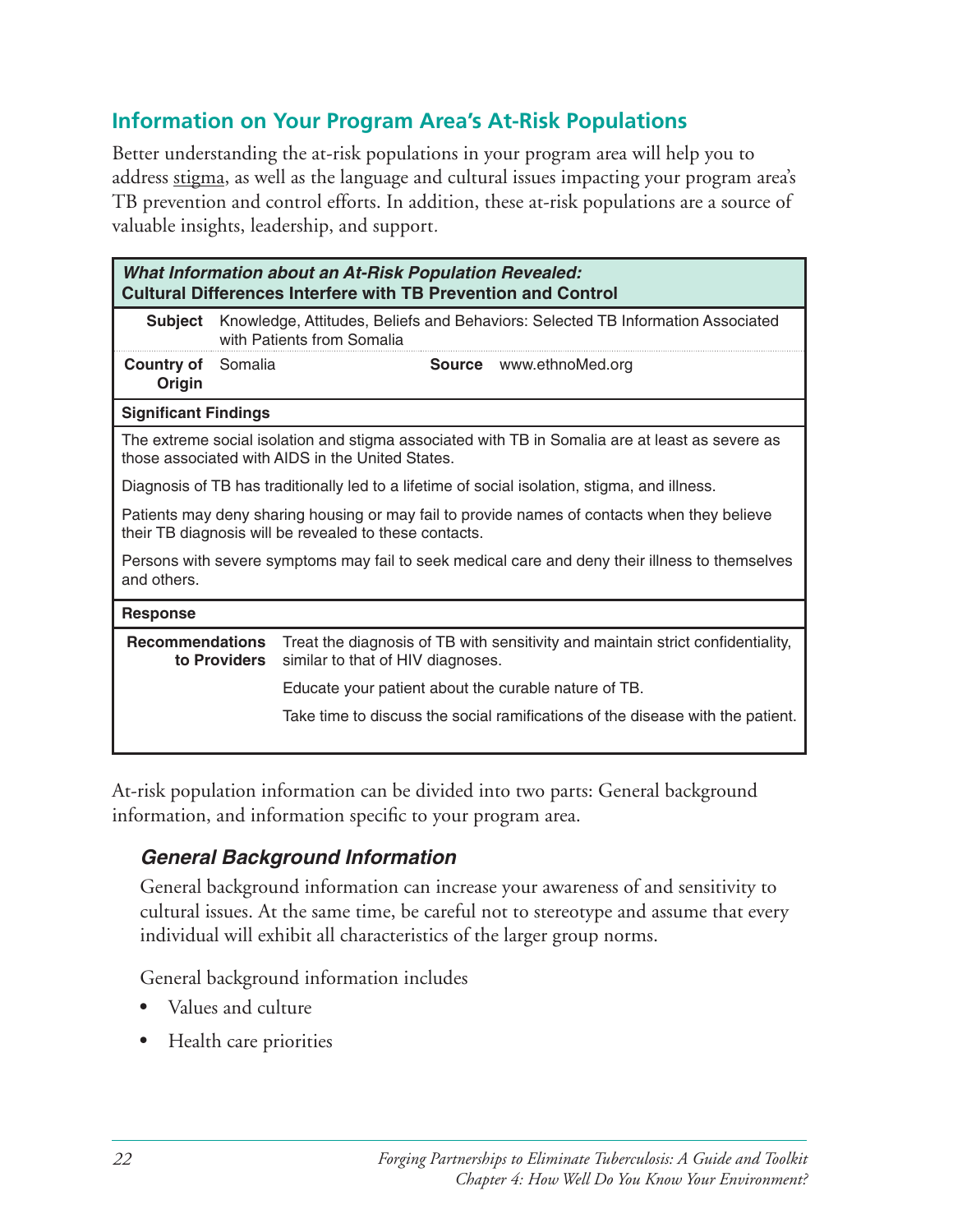- Factors influencing when and where medical attention is sought
- Knowledge, attitudes, beliefs, and behaviors associated with TB, illness, and medical treatment
- Fears and beliefs associated with receiving public health services and interacting with government agencies

Gathering this information is a critical first step toward partnering effectively with at-risk populations and those that serve them, and gathering it is much easier than it seems. Much of it can be obtained through an initial one-hour investment of your time on the Internet. Information that can be found on the Internet includes

- 
- Social stigma associated with TB<br>• Common misconceptions associated with TB<br>**At-Risk Population Findings**<br>In Los Angeles County, information
- population and not knowing where to obtain
- 
- 
- Gender roles  $\vert$  2, 2001).
- Family and kinship structure
- Religious beliefs and practices
- Community structure
- Traditional medical practices
- How the culture views and deals with illness
- How medical decisions are made and by whom
- How medical news is managed

Among the sites on which information like this can be found is www.ethnomed.org. This site makes specific recommendations to health care providers and provides information about cultural beliefs and health-related issues.

# *Information Specific to Your Program Area*

The following information will help you to access and work with your at-risk populations:

- Local population structures such as faith-based, cultural, and community organizations that are respected and have influence
- Gathering places, cultural events, and festivals

disease, skin-testing, and treatment<br>
• Common acculturation issues faced by the<br>
TB revealed that unemployment • General etiquette<br>
• Norms associated with touch and personal<br>
space<br>
of 60 days, than was severity of TB<br>
of 60 days, than was severity of TB<br>
of 60 days, than was severity of TB disease symptoms (*TB Notes* No.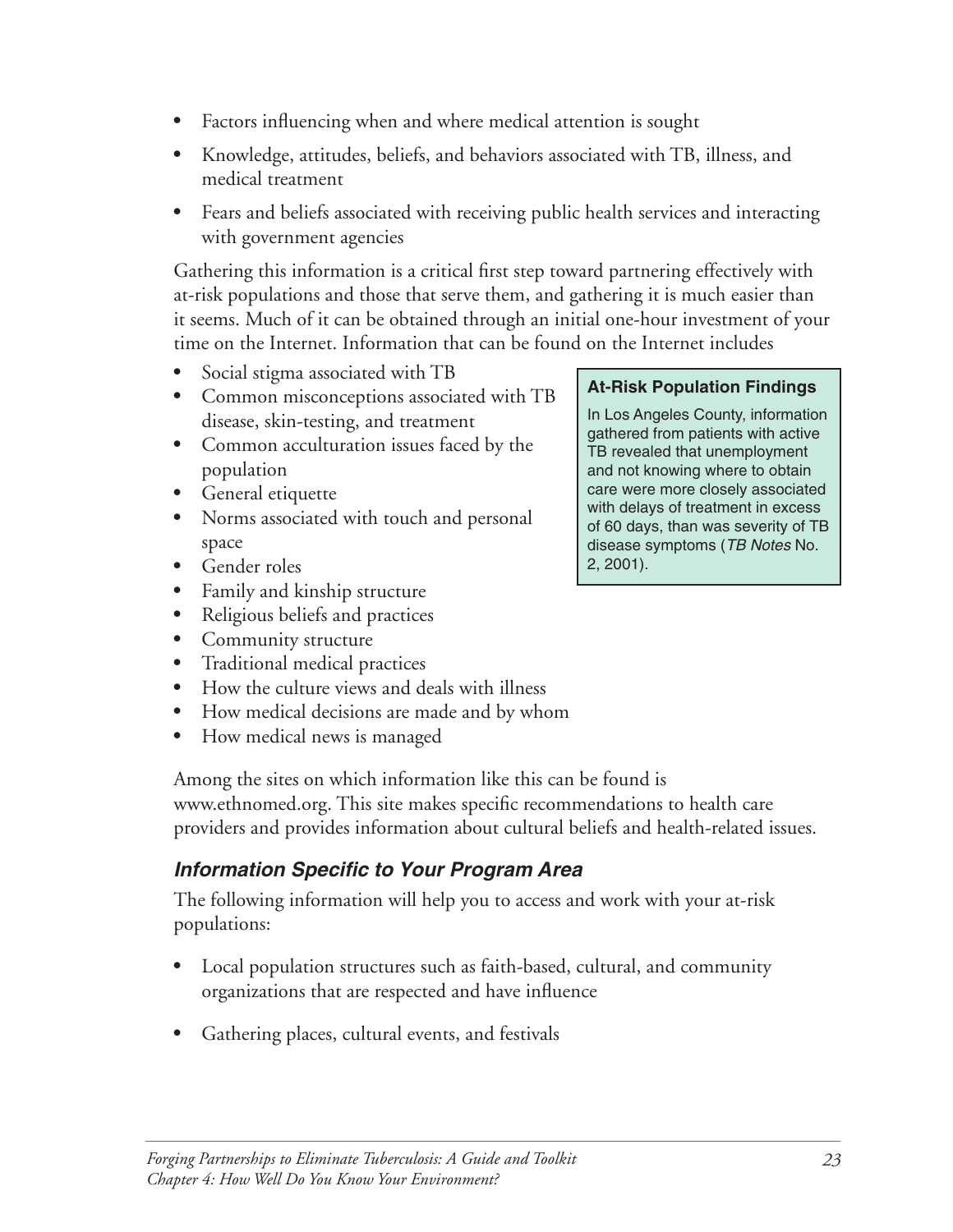- Common sources of employment
- Respected influential leaders
- Primary care providers serving the population
- Respected community-based organizations serving the population
- Frusted communication channels, such as community newspapers, media outlets, organizational newsletters, and word of mouth

### **Leaders Provided Effective Strategy for Reaching At-Risk Populations**

Stigma associated with TB and misinformation about the BCG vaccine kept Filipino-born patients from requesting TB services from their primary care physicians. Filipino leaders revealed that stigma made public forums, such as community meetings, a poor first choice for reaching this population. Instead, they recommended that newspaper articles providing TB information and encouraging individuals to seek services from their providers be placed in Filipino community newspapers. The leaders offered key messages addressing TB that were included in the articles.

To ensure your information is comprehensive and accurate, it is important to identify and speak directly with respected influential individuals from at-risk populations in your program area, not just those providing services to the population. Meeting with these leaders 

- Helps you develop a deeper understanding of current assets, stigma, and issues that will impact your TB work;
- Creates an opportunity to develop trust and honest dialogue about effective strategies to address these issues and priorities; and

### **Working One on One**

Some program areas have experienced positive results by working directly with individual clinics, hospitals, universities, and private practice physicians to provide them with epidemiological information and clinical training. Sample slide set presentations and training materials are available through the CDC at www.cdc.gov/tb.

Establishes a communications link with a respected and influential member of your high-risk population.

One way to identify respected influential leaders is to ask people you know for suggestions, and then ask each suggested person for additional recommendations. If this sort of contact is not possible, a cold call (e.g., a contact—phone call, e-mail, or visit—made without prior introduction or interaction) to a religious organization or a service agency working with the population is likely to provide you with names to pursue. 

In addition to meeting with leaders of at-risk populations, you may find that conducting one or more focus groups or discussion groups with members of at-risk communities will yield valuable information about the populations at risk in your program area.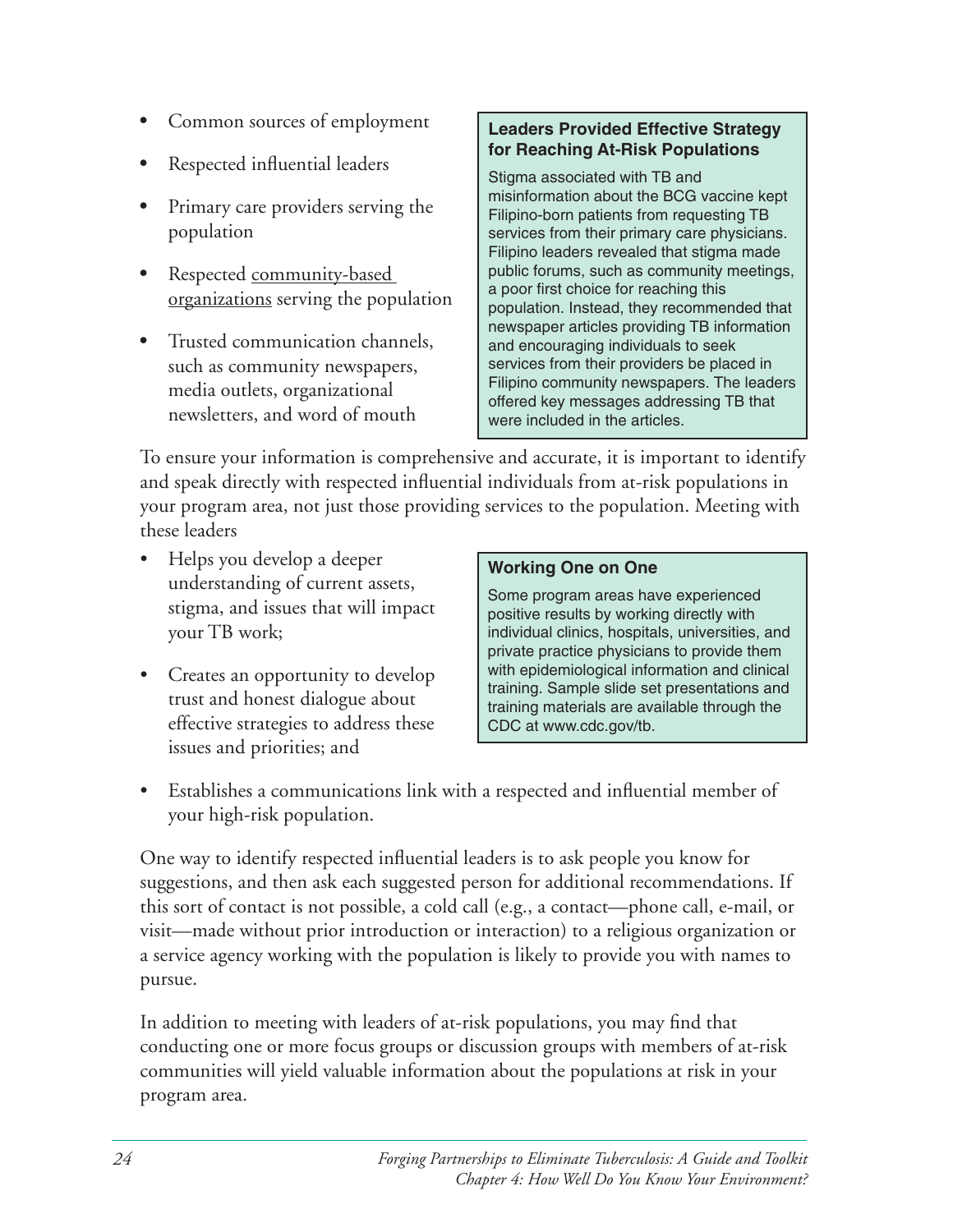The *At-Risk Population Information Worksheet* and information provided in Chapter 5: Determining Your Purpose and Choosing Partners, will help you to gather the information you need and to recruit effective partners from at-risk populations.

# **Understanding Primary Care Providers in Your Program Area**

A comprehensive understanding of your TB environment includes information about the primary care providers (PCPs) serving your at-risk populations. Identify the emergency and non-emergency health care providers attending the majority of at-risk population members. Understand them by

- 
- 
- Evaluating their cultural Pediatrics Society of America
- early diagnosis of TB and | Migrant Clinicians' Network American Thoracic ndentifying their<br>perceived barriers to and the Homeless Society<br>of Family Medicine Council Council treatment completion and the society

# Evaluating their<br>
understanding of TB **Associations of Health Care Professionals**

epidemiology and<br>
partners in reinforcing TB awareness by including TB on<br>
partners in reinforcing TB awareness by including TB on<br>
your program area, as<br>
conferences for continuing medical education. conferences for continuing medical education. well as of screening and Many of your colleagues have identified and developed<br>relationships with associations and networks of primary care treatment protocols providers, including regional or state hospital associations, medical societies, HMOs, associations of emergency Assessing their department physicians, associations of infectious disease willingness to work<br>
The following organizations have been active in TB control

Cooperatively with and the following organizations have been active in TB control cooperatively with  $\frac{1}{2}$  on a national level and may have affiliates in your program public health agencies

- American Academy of Infectious Diseases
- 
- external College of Chest American Academy of Physicians<br>
 American College of Chest American Family Physicians<br>
 American College of National Health Care Physicians-American for the Homeless Society **Family Physicians** 
	- American College of of Family Medicine
		-
- 
- Identifying individuals and organizations they respect

Research indicates that as TB cases decline, PCPs become less aware of who their high-risk patients are and thus are less likely to consider TB in their differential diagnosis of at-risk patients. Meeting with PCPs to better understand their perceptions of TB is a first step toward raising TB awareness. These meetings can lead to

- Increased cooperation with, and support for, your TB program
- Sponsorship of TB education and training programs
- Consistent and ongoing information sharing about changing epidemiological trends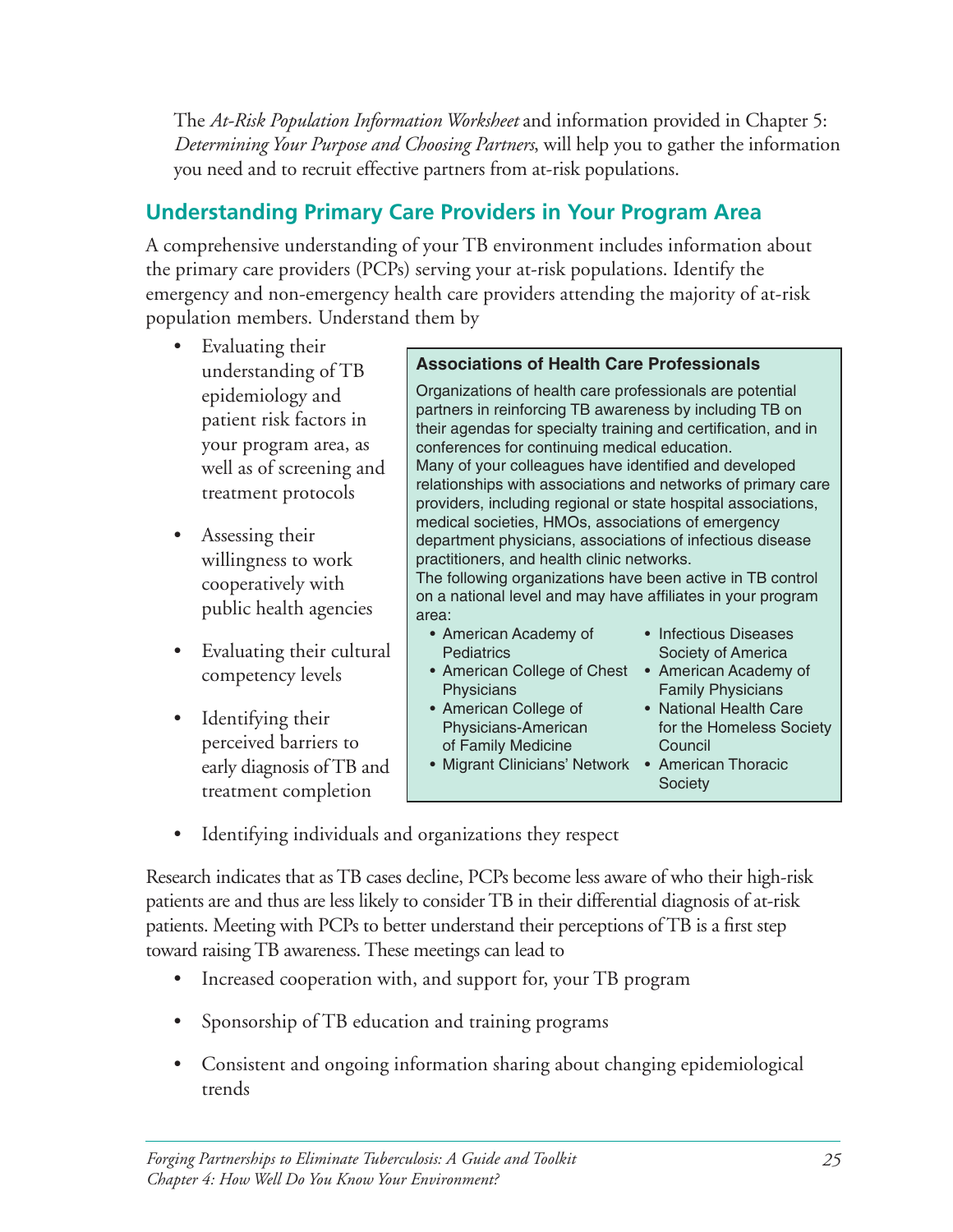The Associations of Primary Care Providers and Professional Associations Worksheet can help you gather the information you need.

| <b>What a Survey of Health Care Providers Revealed:</b><br><b>Addressing Primary Care Providers' Cultural Competencies in TB Control</b>                                           |                                                                                                                                                                                                                                                                                                                                                                                                                                                                                            |  |  |  |
|------------------------------------------------------------------------------------------------------------------------------------------------------------------------------------|--------------------------------------------------------------------------------------------------------------------------------------------------------------------------------------------------------------------------------------------------------------------------------------------------------------------------------------------------------------------------------------------------------------------------------------------------------------------------------------------|--|--|--|
| <b>Subject</b>                                                                                                                                                                     | Identification of cross-cultural competency levels among outreach workers,<br>public health nurses, and clinicians in Minnesota.                                                                                                                                                                                                                                                                                                                                                           |  |  |  |
| Location                                                                                                                                                                           | Minnesota<br><b>Source</b> TB Notes No.3, 2002                                                                                                                                                                                                                                                                                                                                                                                                                                             |  |  |  |
| Key Findings from a Statewide Survey                                                                                                                                               |                                                                                                                                                                                                                                                                                                                                                                                                                                                                                            |  |  |  |
| The cultural competency needs expressed by health-care professionals in urban and suburban<br>areas differed significantly from those in rural areas.                              |                                                                                                                                                                                                                                                                                                                                                                                                                                                                                            |  |  |  |
| All providers wanted to improve their skills, knowledge, and expertise in communicating with<br>culturally diverse patients and involving them in their own health-care decisions. |                                                                                                                                                                                                                                                                                                                                                                                                                                                                                            |  |  |  |
| Rural areas were more likely to work exclusively with Hispanic and Latino populations, while urban<br>areas worked more with African and Southeast Asian TB clients.               |                                                                                                                                                                                                                                                                                                                                                                                                                                                                                            |  |  |  |
| <b>Response</b>                                                                                                                                                                    |                                                                                                                                                                                                                                                                                                                                                                                                                                                                                            |  |  |  |
| <b>Programs</b><br>Implemented                                                                                                                                                     | Collaborated with the Minnesota-based Center for Cross-Cultural Health to<br>present two half-day workshops titled "Cross-Cultural Issues in TB Prevention<br>and Control in Minnesota." One workshop was designed to meet the needs<br>of urban and suburban professionals. The other was designed to serve rural<br>professionals and was simultaneously broadcast live to 11 videoconference<br>sites around the state. The conference was videotaped and free copies are<br>available. |  |  |  |
| Program<br><b>Outcomes</b>                                                                                                                                                         | Physicians, public health nurses, and outreach workers, as well as nurses<br>from businesses employing large numbers of immigrants, attended both<br>workshops.                                                                                                                                                                                                                                                                                                                            |  |  |  |
|                                                                                                                                                                                    | Additional collaboration opportunities are being explored with the Center<br>for Cross-Cultural Health, including the possibility of including members of<br>high-risk populations in future forums to share cultural information aimed at<br>identifying and implementing mutually acceptable TB prevention and control<br>strategies.                                                                                                                                                    |  |  |  |

# **Comparing Your Data to Your Area's TB Program**

Part of understanding your environment includes analyzing how closely your TB program goals, objectives, and resources are aligned with your epidemiological profile and your environment.

Your TB program analysis will help you to:

Obtain data on program inputs (e.g., funding and equipment) and outputs (e.g., the percentage of patients completing therapy), and review your program goals and objectives.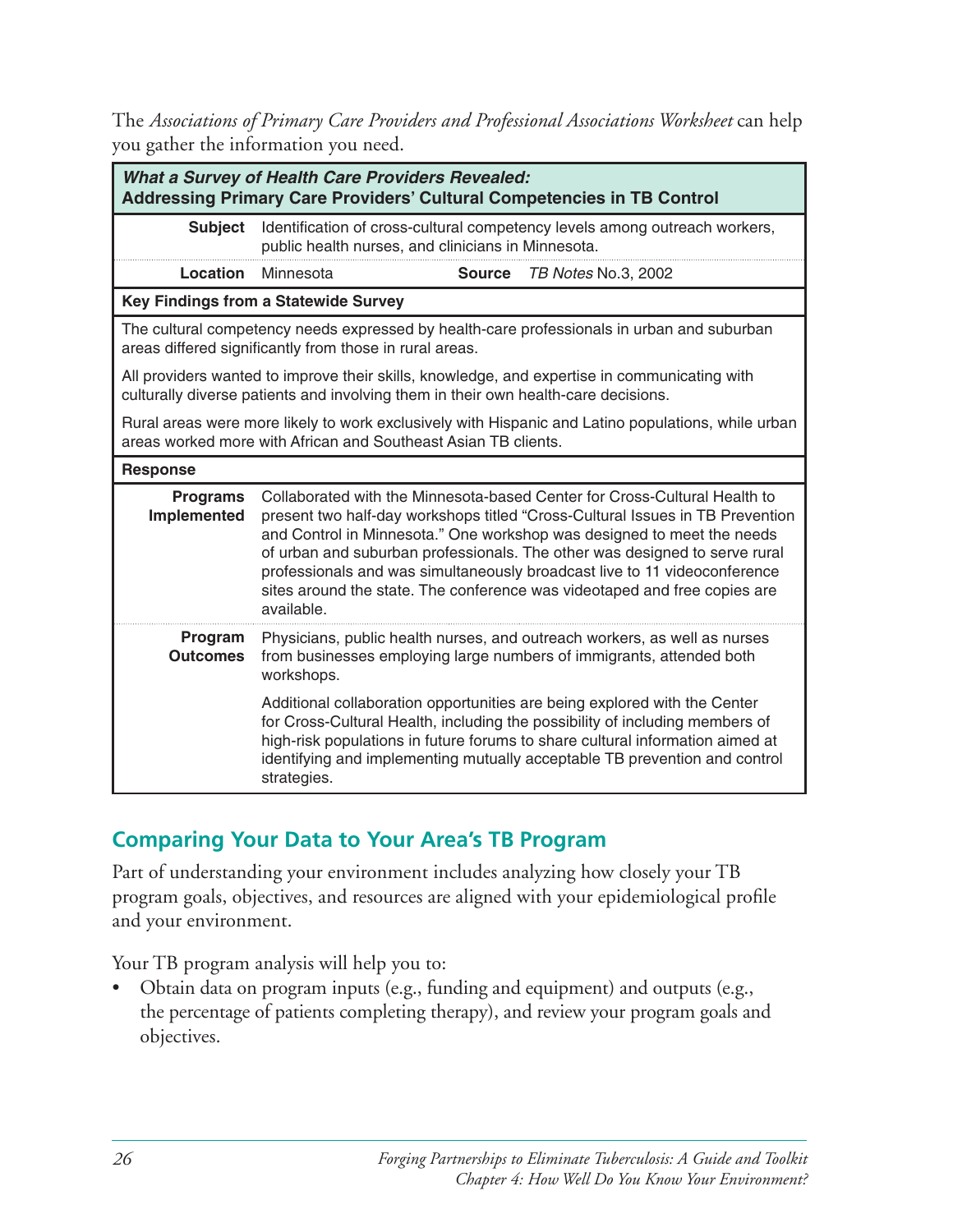- Analyze the TB program's current results, comparing them with existing program goals and objectives and taking into consideration changing environmental trends.
- Recognize and delineate successes, as well as problem areas and gaps in services.
- Determine possible strategies for improving performance by building on strengths and competencies and by addressing problem areas.
- Estimate the additional resources and competencies needed to help implement those strategies and meet new program objectives.

# **Identifying and Understanding Additional Stakeholders**

For the purposes of this guide, a  $\overline{TB}$ 

### **Formation of the Kansas TB Control Coalition**

The Kansas TB Control Program created a statewide TB coalition that includes public health entities, private providers, government entities, nonprofits, associations of medical professionals, religious groups serving atrisk populations, schools, the department of corrections, and a university. One of the many benefits was the Kansas Association for the Medically Underserved asking the TB Control Program to join forces with them to reach providers with TB education and information. (*TB Notes* No. 3, 2000)

stakeholder is any group or individual impacted by TB; thus, TB stakeholders have a stake in preventing and controlling the disease. In reality, everyone in society is a potential TB stakeholder. Our challenge is to awaken an interest in, and commitment to, TB prevention and control among more and more stakeholders. You can use the specific needs, opportunities, and issues identified in your epidemiological profile and your information on primary care providers, at-risk populations, and your program to prioritize your identification and recruitment of new TB stakeholders as partners (see Chapter 5: *Determining Your Purpose and Choosing Partners*). Information you will want to know about new stakeholders includes:

- The mission, vision, and values of the stakeholder group
- Membership characteristics, including geographic distribution of members
- Key organizational contacts
- Organizational structure and decisionmaking procedures
- Respected members and leaders
- Communications channels, such as newsletters, broadcast e-mail lists, and websites
- Current activities, including volunteer or service efforts
- Regional or annual gatherings

Much of this information is easily obtained from the stakeholder organization's website. Additional information can be gathered through a phone conversation with staff, organizational brochures, and annual reports.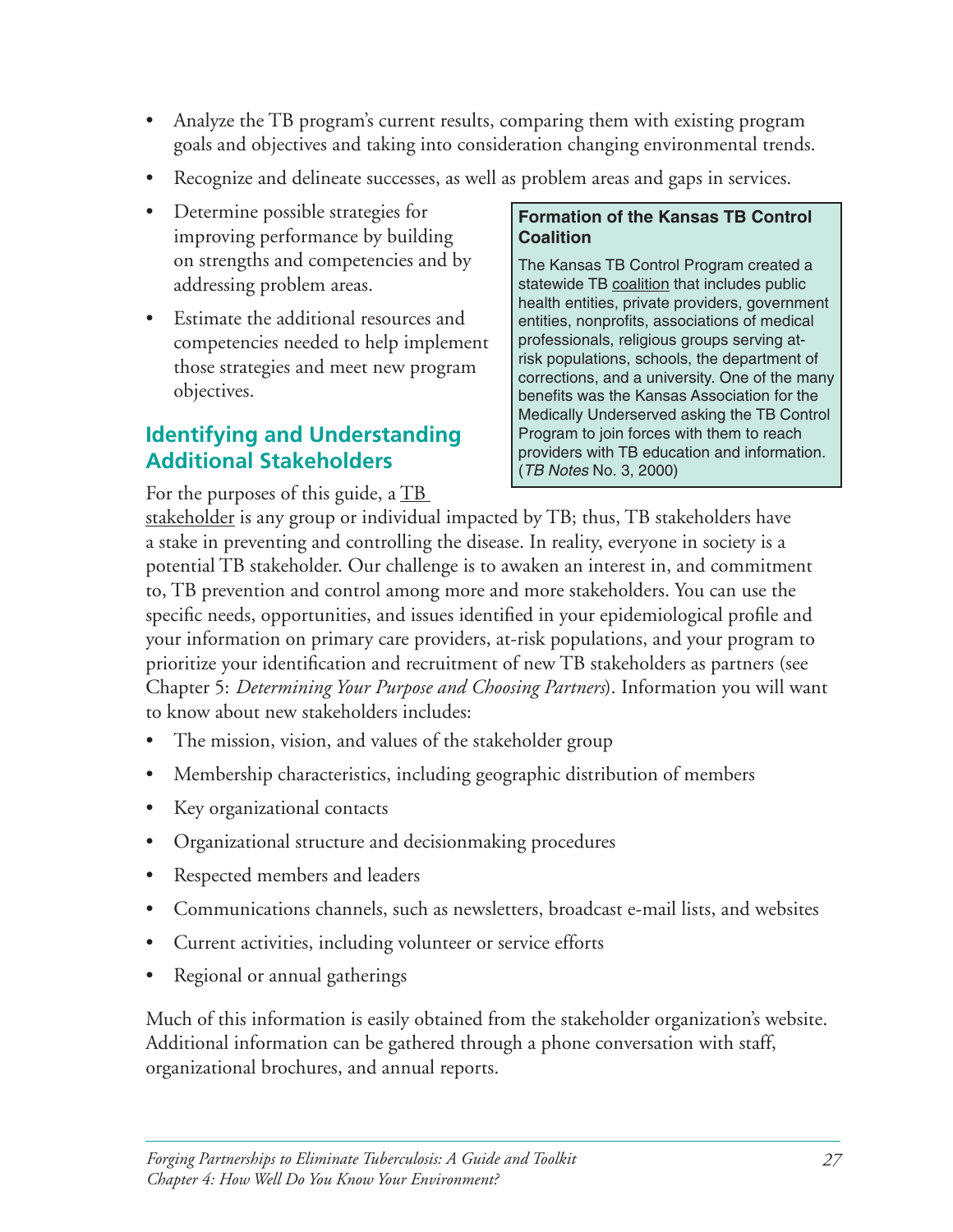Following is a partial listing of TB stakeholder groups that are partnering with TB prevention and control programs around the nation:

- Cultural and ethnic organizations
- Refugee and immigration organizations
- Native American Nations and organizations
- Citizens or residents associations
- Business and trade associations
- Financial institutions
- Employers
- Public and private schools
- Media
- Clinics and HMOs
- Private health care providers
- Correctional facilities and probation officers advocacy groups
- Long-term residential facilities
- Substance abuse programs
- Shelters and low-income housing programs
- Professional societies
- Lung associations and other voluntary groups
- Schools of medicine, nursing, and public health
- HIV/AIDS service organizations
- Government health care providers, such as Indian Health Services and the Department of Veterans Affairs
- Immigration and border officials
- Faith-based organizations

To locate possible stakeholders groups in your program area, visit the CDC National Prevention Information Network (NPIN) Website (www.cdcnpin.org) and select "Search for: Organizations." You will find descriptions of more than 19,000 national, state, and local organizations that provide resources and services related to HIV/AIDS, STDs, and TB. Services include case management, counseling and testing, prevention, education and outreach, health care, support services, housing assistance, and treatment.

# **Related Resources**

# *Cultural and Linguistic Competence Tools and Resources*

*• The Bureau of Primary Health Care (BPHC) of the Health Resources and Services Administration (HRSA)* 

BPHC offers tools and resources addressing cultural competence that can be accessed at www.bphc.hrsa.gov/quality/Cultural.htm.

*• Center for Immigrant Health* 

The mission of the Center for Immigrant Health is to facilitate the delivery of linguistically, culturally, and epidemiologically sensitive health care services to newcomer populations. Access their website at www.med.nyu.edu/cih/.

*• Cultural Competency Resource List* 

This resource list was developed and is maintained by the Cultural Competency Subcommittee of the TB Education and Training Network (TB ETN). The list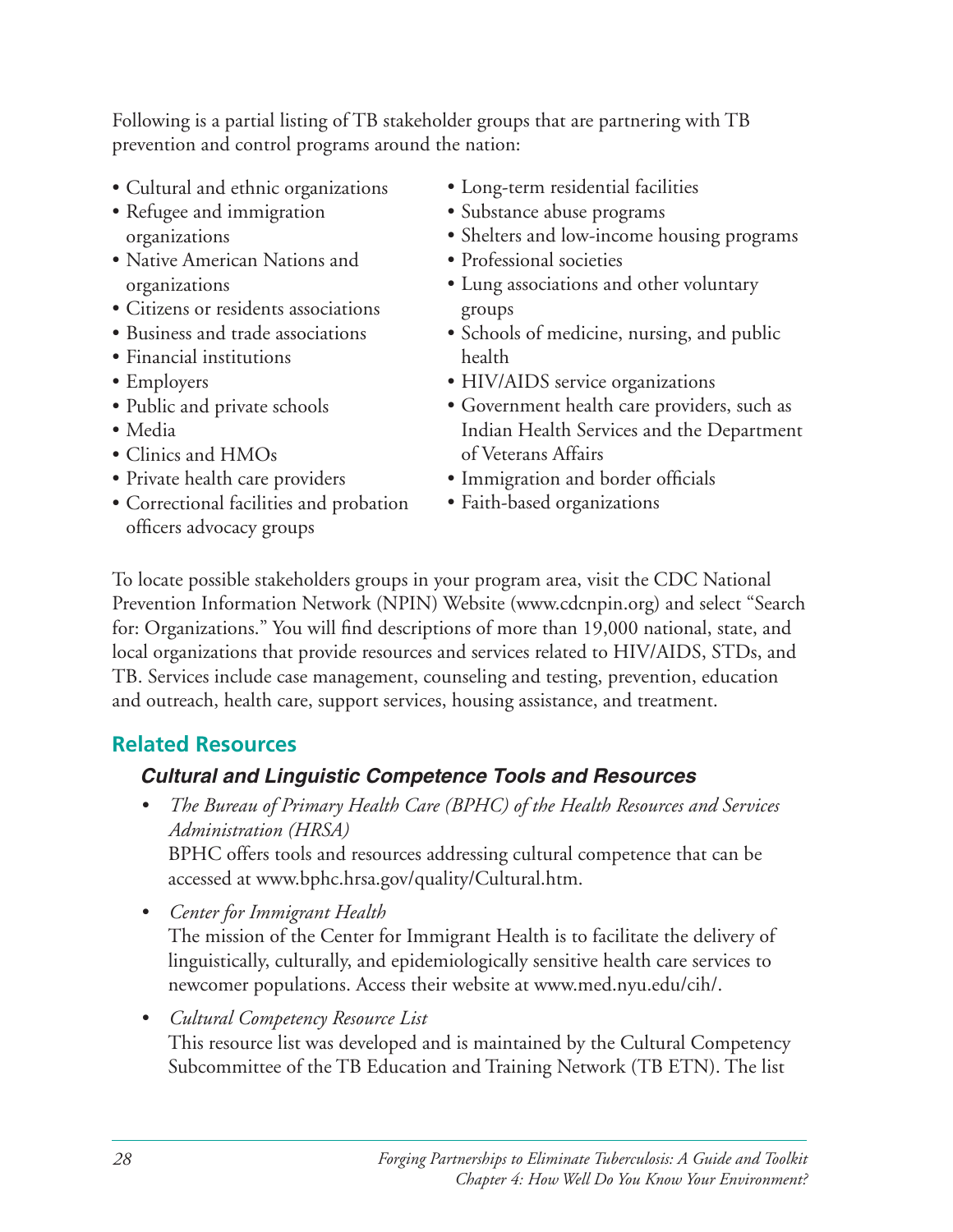contains names, contact information, and descriptions of over 75 organizations worldwide. A copy of the *Cultural Competency Resource List* is available by sending an e-mail to tbetn@cdc.gov or by visiting the TB Education and Training Resources Website at www.findtbresources.org*.* 

Linguistic and cultural aspects of tuberculosis screening and management for refugees *and immigrants* 

This transcript of a talk presented at the International Union Against Tuberculosis and Lung Disease Conference in March 1996 discusses some strategies for managing TB treatment and prevention in a multicultural, multilingual setting. It reviews management strategies and frequent areas of miscommunication that require special attention, explores why translation and patient education is a complicated process, and describes a system for negotiating cultural differences. Access this talk at www.ethnomed.org/ethnomed/clin\_topics/tb/tb.html

*The National Center for Cultural Competence of the Georgetown University Center for Child and Human Development* 

The center offers tools and resources associated with cultural and linguistic competence, including self-assessment checklists. The center can be accessed by calling  $1-800-788-2066$  or at

www.georgetown.edu/research/gucdc/nccc/index.html.

# *TB Program Assessment and Training Resources*

*The Public Health Training Network (PHTN) of the Centers for Disease Control and Prevention* 

PHTN is a distance learning system that takes training to the learner. The network uses a variety of instructional media, ranging from print-based to videotape and multimedia, to meet the training needs of the public health workforce nationwide. PHTN can be accessed at www2.cdc.gov/phtn.

*The TB Education and Training Network (TB ETN) of the Centers for Disease Control and Prevention* 

TB ETN was formed to bring TB professionals together to network, share resources, and build education and training skills. Currently, membership includes representatives from TB programs, correctional facilities, hospitals, nursing homes, federal agencies, universities, American Lung Associations, Regional Training and Medical Consultation Centers, and other U.S. and international organizations interested in TB education and training issues. Additional information about TB ETN can be accessed at www.cdc.gov/tb/TBETN.